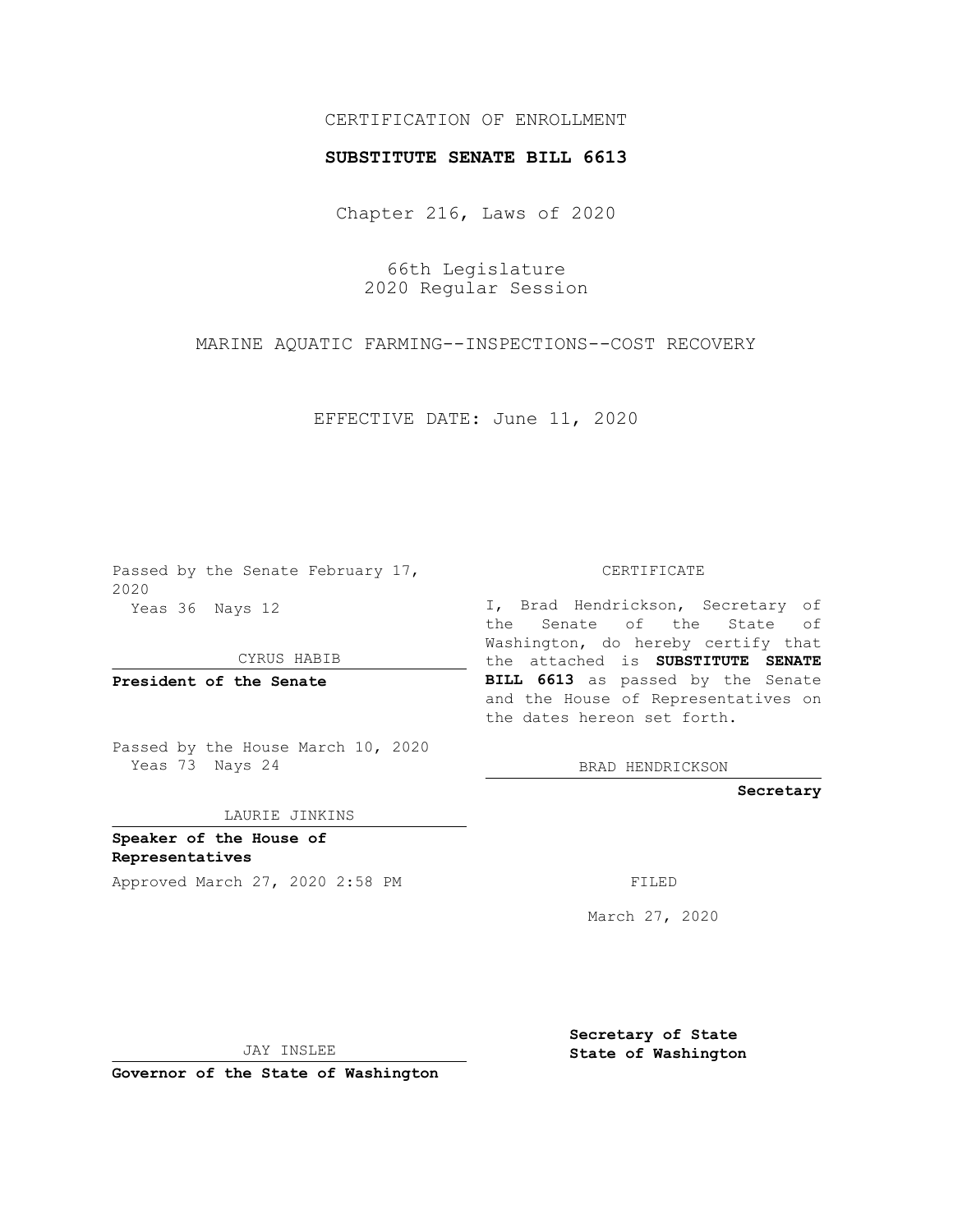## **SUBSTITUTE SENATE BILL 6613**

Passed Legislature - 2020 Regular Session

**State of Washington 66th Legislature 2020 Regular Session**

**By** Senate Agriculture, Water, Natural Resources & Parks (originally sponsored by Senators Rolfes, Lovelett, and Saldaña)

READ FIRST TIME 02/07/20.

1 AN ACT Relating to the inspection of marine aquatic farming 2 locations; and amending RCW 77.125.030.

3 BE IT ENACTED BY THE LEGISLATURE OF THE STATE OF WASHINGTON:

4 **Sec. 1.** RCW 77.125.030 and 2018 c 179 s 9 are each amended to 5 read as follows:

6  $(1)$  The director, in cooperation with the marine finfish aquatic 7 farmers, shall develop proposed rules for the implementation, 8 administration, and enforcement of marine finfish aquaculture 9 programs. In developing such proposed rules, the director must use a 10 negotiated rule-making process pursuant to RCW 34.05.310. ((The 11 proposed rules shall be submitted to the appropriate legislative 12 committees by January 1, 2002, to allow for legislative review of the 13 proposed rules.)) The proposed rules shall include the following 14 elements:

15  $((+1))$  (a) Provisions for the prevention of escapes of cultured 16 marine finfish aquaculture products from enclosures, net pens, or 17 other rearing vessels;

18  $((+2+))$  (b) Provisions for the development and implementation of 19 management plans to facilitate the most rapid recapture of live 20 marine finfish aquaculture products that have escaped from